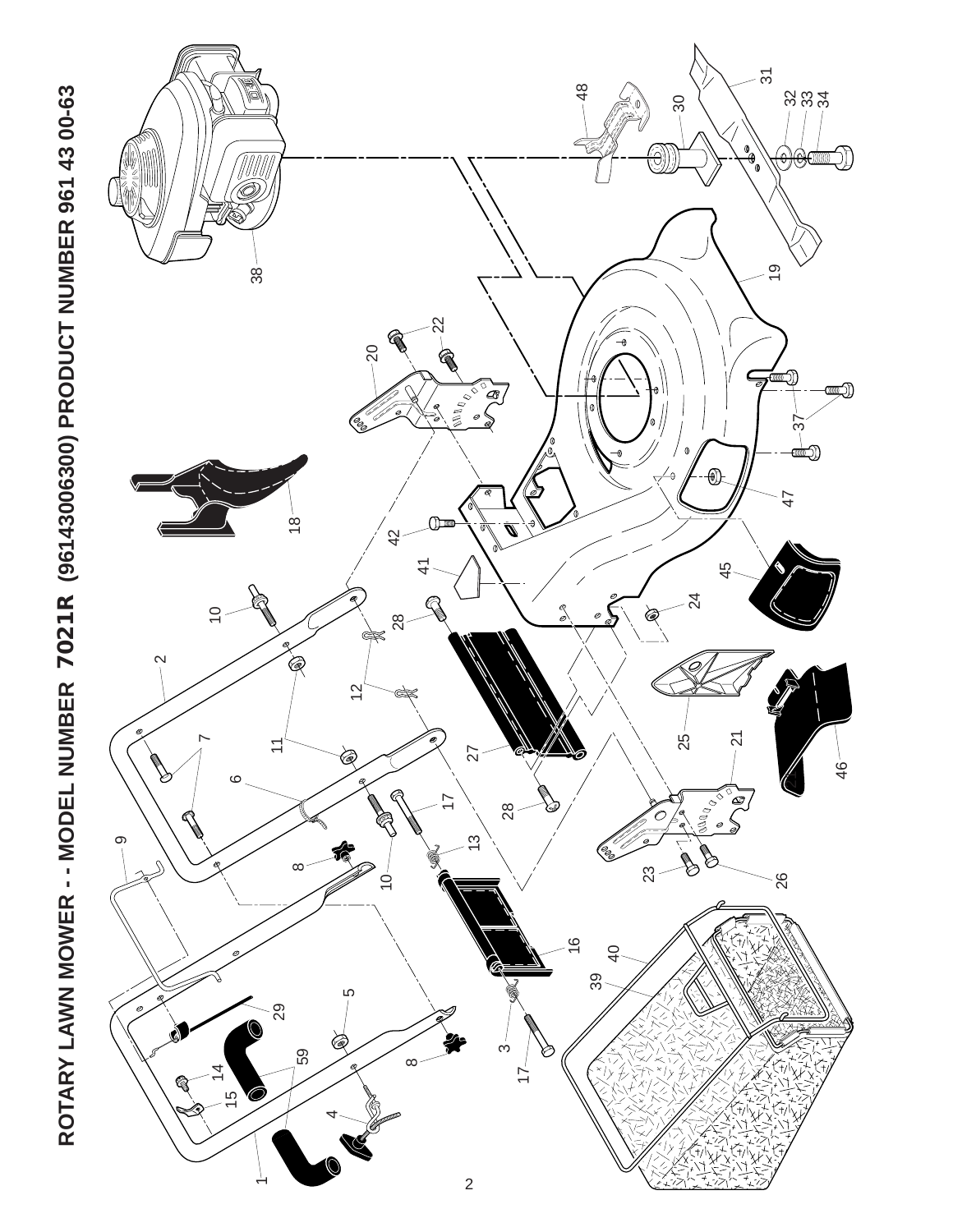| CC CC CT TCC<br>I                                                                                                                                                                                                                                                                                                                                                                                                                                                                                                                                                                                      |
|--------------------------------------------------------------------------------------------------------------------------------------------------------------------------------------------------------------------------------------------------------------------------------------------------------------------------------------------------------------------------------------------------------------------------------------------------------------------------------------------------------------------------------------------------------------------------------------------------------|
| $\begin{array}{c} \begin{array}{c} \begin{array}{c} \begin{array}{c} \end{array} \\ \begin{array}{c} \end{array} \\ \begin{array}{c} \end{array} \\ \begin{array}{c} \end{array} \end{array} \end{array} \end{array} \end{array} \end{array} \begin{array}{c} \begin{array}{c} \begin{array}{c} \end{array} \\ \begin{array}{c} \end{array} \end{array} \end{array} \end{array} \begin{array}{c} \begin{array}{c} \begin{array}{c} \end{array} \\ \begin{array}{c} \end{array} \end{array} \end{array} \end{array} \end{array} \begin{array}{c} \begin{$<br>l<br>-<br>כל<br>ג<br>ļ<br>l<br>ב<br>ג<br>ג |
| ֧֧֦֧֦֧֦֧֦֧֦֧֧֦֧֦֧֦֧֧֦֧֧ׅ֧֦֧֧֝֝֬֝֝֝֜֜֜֜֜֓֜<br>֧֝<br>is see as a<br>$\frac{1}{2}$<br>$\mathbf{\Omega}$                                                                                                                                                                                                                                                                                                                                                                                                                                                                                                   |
| $\frac{1}{4}$<br>てくり<br>ſ<br>I<br>$\frac{1}{\alpha}$                                                                                                                                                                                                                                                                                                                                                                                                                                                                                                                                                   |
| I<br>Į<br>$\frac{1}{C}$<br>$\overline{\mathbf{C}}$<br>J<br>ĕ<br>֧֧֧֧֧֧֧֧֧֦֧֧֦֧֧֦֧֚֚֚֚֚֚֚֚֚֚֚֚֚֚֚֚֚֚֚֚֚֚֚֚֬֝֓֝֓֝֓֝֓֝֓֝֓֝֓֝֬֓֓<br>É<br>I<br>ī                                                                                                                                                                                                                                                                                                                                                                                                                                                            |
| ſ<br>$\frac{1}{2}$<br>é<br>į<br>i<br>I                                                                                                                                                                                                                                                                                                                                                                                                                                                                                                                                                                 |
| ROTARY                                                                                                                                                                                                                                                                                                                                                                                                                                                                                                                                                                                                 |

|                       |                                    |                |                            | Screw, Hinge 1/4-20 x 1.25 | Engine Zone Control Cable                    | Blade Adapter / Pulley |                                  |                  | Lockwasher, Helical Spring 3/8   | Screw, Hex Head 3/8-24 x 1.38 |                                     | Engine, Honda, Model Number GCV160-LAS3A |                       |                 |                   |                    |                 |                                              | Mulcher Door Assembly | Deflector, Discharge        |                                  |                        |                              | Operator's Manual, English / French            |
|-----------------------|------------------------------------|----------------|----------------------------|----------------------------|----------------------------------------------|------------------------|----------------------------------|------------------|----------------------------------|-------------------------------|-------------------------------------|------------------------------------------|-----------------------|-----------------|-------------------|--------------------|-----------------|----------------------------------------------|-----------------------|-----------------------------|----------------------------------|------------------------|------------------------------|------------------------------------------------|
| <b>DESCRIPTION</b>    | Baffle, Side                       | Screw 12 x 5/8 | Skirt, Rear                |                            |                                              |                        | Blade, 21"                       | Washer, Hardened |                                  |                               | Bolt, Engine                        |                                          |                       |                 | Grassbag          | Frame, Grassbag    | Danger Decal    | Screw                                        |                       |                             | Nut, Hex                         | <b>Belt Keeper</b>     | Grip, Handle, Foam           |                                                |
| PART<br>$\frac{1}{2}$ | 532 16 13-33                       | 532 16 34-09   | 532 40 84-42               | 532 08 86-52               | 532 42 59-23<br>532 42 11-76<br>532 40 67-12 |                        |                                  | 532 85 10-74     | 532 85 02-63                     | 532 85 10-84                  | 532 15 04-06                        |                                          |                       |                 | 532 42 56-67      | 532 41 19-51       | 532 40 47-63    | 817 06 04-10<br>532 19 05-10<br>532 19 05-12 |                       |                             | 532 08 83-49                     | 532 42 90-01           | 532 18 27-48                 | 532 43 10-24                                   |
| KEY<br>NO.            | 25                                 | 26             |                            |                            | 2<br>2022<br>2022<br>2022                    |                        |                                  |                  |                                  |                               | $\overline{\mathcal{E}}$            | 38                                       |                       |                 | 39                | $\overline{4}$     | $\pm$           | 42                                           | 45                    |                             | 47                               | $\frac{8}{4}$          | 59                           |                                                |
| <b>DESCRIPTION</b>    | Handle, Upper (Includes Foam Grip) | Handle, Lower  | ᆂ<br>Spring, Rear Door, RI | Guide, Rope, Side          | Nut, Hex Lockwasher Insert 1/4-20            | Wire, Tie              | $x$ 1.75<br>Bolt, Handle 5/16-18 | Knob, Handle     | Orange<br>Bail, Flat, Auto-Walk, | Bolt, Carriage                | 5/16-18 UNC<br>Nut, Hex, Centerlock | Cotter, Hairpin                          | Spring, Rear Door, LH | Screw           | Bracket, Upstop   | Rear Door Assembly | Bolt, Rear Door | Plug, Mulcher                                | Kit, Housing          | Handle Bracket Assembly, LH | mbly, RH<br>Handle Bracket Asser | Screw, Hex Washer Head | Bolt, Hex Head 5/16-18 x 5/8 | /asher Insert 5/16-18<br>Nut, Hex, with Lock W |
| PART<br>$\dot{9}$     | 532 18 62-96                       | 532 19 72-02   | 532 40 54-16               | 532 19 47-88               | 532 13 20-04                                 | 532 06 64-26           | 532 19 15-74                     | 532 18 23-98     | 532 42 68-12                     | 532 18 88-21                  |                                     | 532 75 11-53<br>532 05 17-93             | 532 40 54-15          | 75 06-34<br>532 | 532 43 00-34      | 532 40 88-88       | 532 18 41-93    | 1981-70<br>532                               | 532 40 75-35          | 532 41 82-39                | 532 41 82-51                     | 4288-67<br>532         | 532 16 31-83                 | 8005-00<br>873                                 |
| KEY<br>NO.            |                                    |                |                            |                            |                                              |                        |                                  | $\infty$         | ာ                                |                               |                                     |                                          |                       |                 | <b>いけいいはおおけるも</b> |                    |                 |                                              |                       |                             |                                  |                        | <b>ឧ</b> ភ្គង ដ              |                                                |

NOTE: All component dimensions given in U.S. inches. 1 inch = 25.4 mm. IMPORTANT: Use only Original Equipment Manufacturer (O.E.M.) replacement parts.<br>Failure to do so could be hazardous, damage your lawn mower and void yo **NOTE:** All component dimensions given in U.S. inches. 1 inch = 25.4 mm. **IMPORTANT:** Use only Original Equipment Manufacturer (O.E.M.) replacement parts. Failure to do so could be hazardous, damage your lawn mower and void your warranty.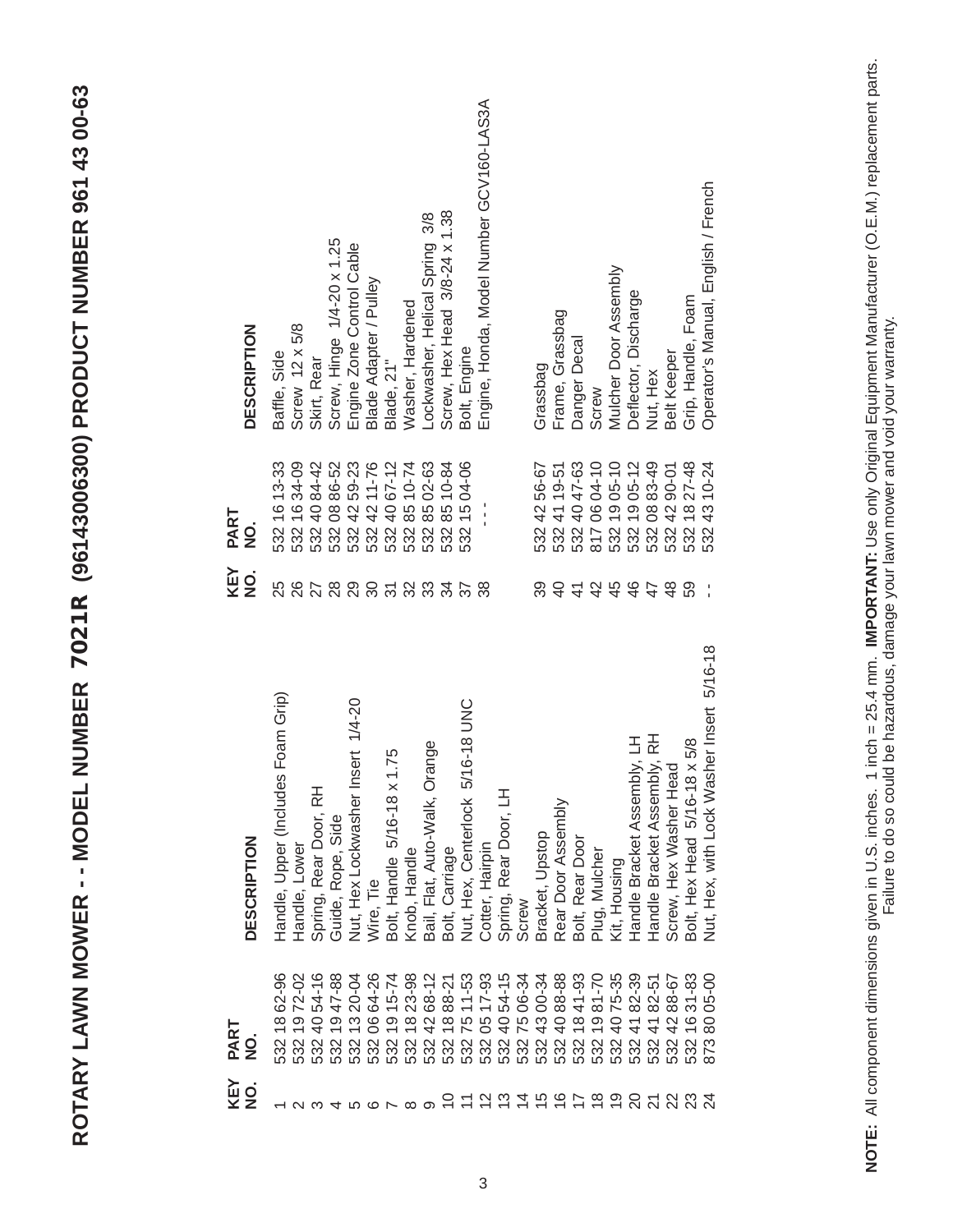